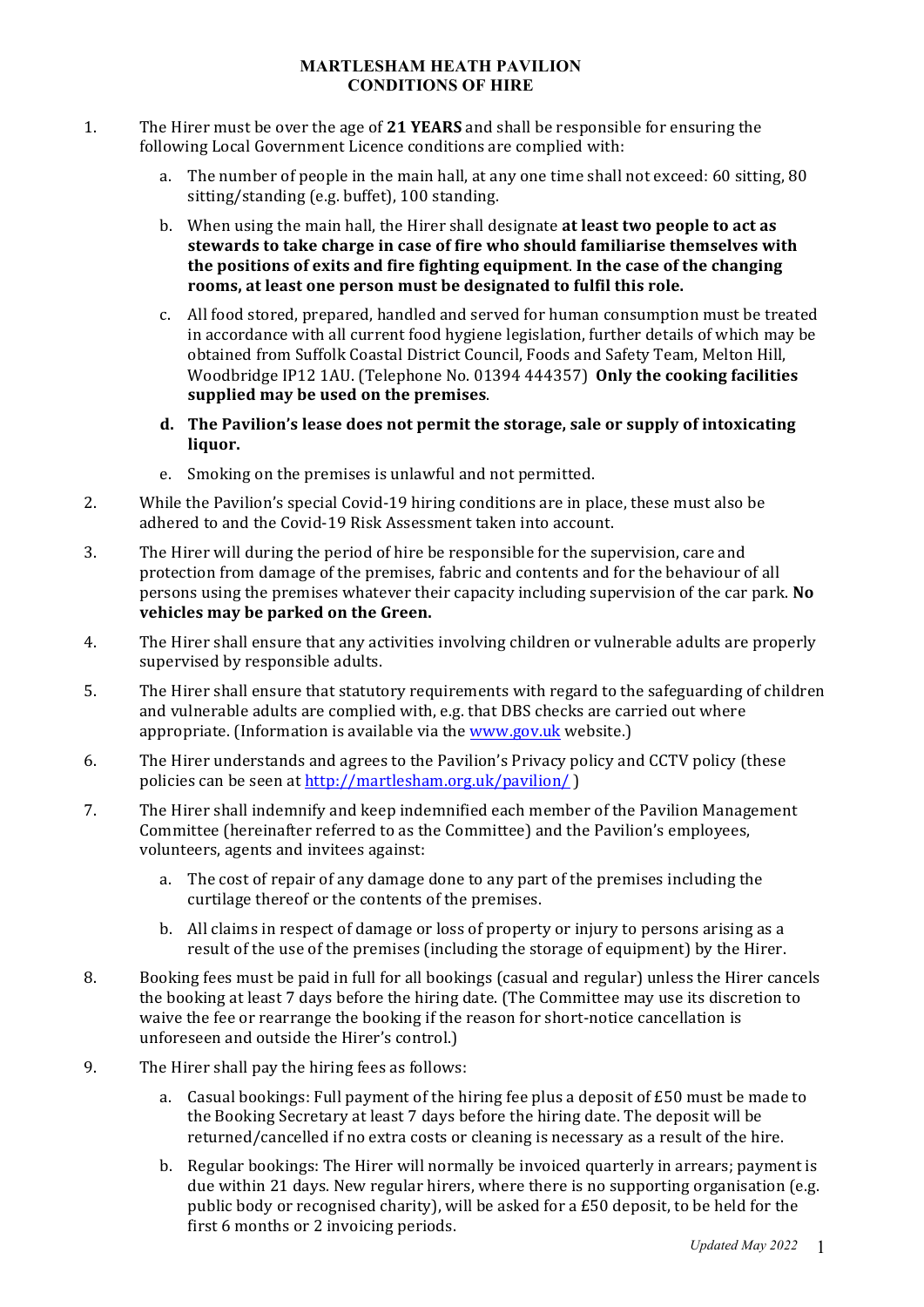#### **MARTLESHAM HEATH PAVILION CONDITIONS OF HIRE**

- c. Changing rooms: The Hirer will be invoiced at the end of each playing season; payment is due within 21 days.
- 10. Hire fees are subject to revision by the Committee without prior notice (rates are normally reviewed every 1<sup>st</sup> September).
- 11. The Committee reserves the right to cancel this hiring by written notice to the Hirer in the event of:
	- a. The premises being required for use as a Polling Station for a Parliamentary or Local Government election or bye-election.
	- b. The Committee reasonably considering that the hiring will lead to a breach of it's own lease or other legal statutory requirements, or that unlawful or unsuitable activities will take place at the premises as a result of this hiring.
	- c. The premises becoming unfit for the use intended by the Hirer.
	- d. Accidental double bookings.

In any such case, the Hirer shall be entitled to a refund of any fee or deposit already paid, but the Pavilion shall not be liable to the Hirer for any resulting direct or indirect loss or damages whatsoever.

- 12. Bookings may be made from  $9$ am 11pm. Permission must be sought in advance for any events involving the playing of music. Hiring of the premises for such events will be at the discretion of the Committee. All musical events must end by 11pm and the volume kept at **reasonable level so as not to cause annoyance. Discos are only permitted for under 12s** and they **MUST** end by 9pm.
- 13. The Hirer shall not sub-let or use the premises in any unlawful way.
- 14. The Hirer shall not bring on to the premises anything, which may endanger the premises or its users.
- 15. Local organisations which may have equipment and other property stored on the premises must make their own arrangements for insurance cover.

### 16. **Furniture must NOT be removed from the building.**

- 17. No press advertising of any commercial function to be held on the premises without prior written permission of the Committee.
- 18. The Hirer shall enter all accidents in the Accident book and report incidents including injury and loss or damage of property to the Committee. In the case of destruction, damage or loss by theft, or attempt thereat, the Hirer shall give immediate notice to the Police. In the event of any occurrence likely to give rise to a claim or upon the receipt of the Hirer of notice of claim, the Hirer shall immediately notify the Committee and provide such particulars and information as the Committee requires.
- 19. The Committee reserves the right of free admission during the period of hire to observe compliance with the conditions of hire.
- 20. The Committee reserves the right to charge the Hirer for any electricity used beyond the period of hire.
- 21. No Liquid Petroleum Gas or other inflammable Cylinders to be brought into the building or stood outside.
- 22. The Hirer shall ensure that no animals (including birds), except guide dogs, are brought into the premises, other than for a special event agreed to by the Committee. No animals whatsoever are to enter the kitchen at any time.
- 23. The Pavilion does not have a TV licence. This means that hirers and their guests may NOT watch or record live TV programmes on any channel or device or download or watch BBC programmes on iPlayer whilst in the Pavilion. However, if an individual is covered by a licence